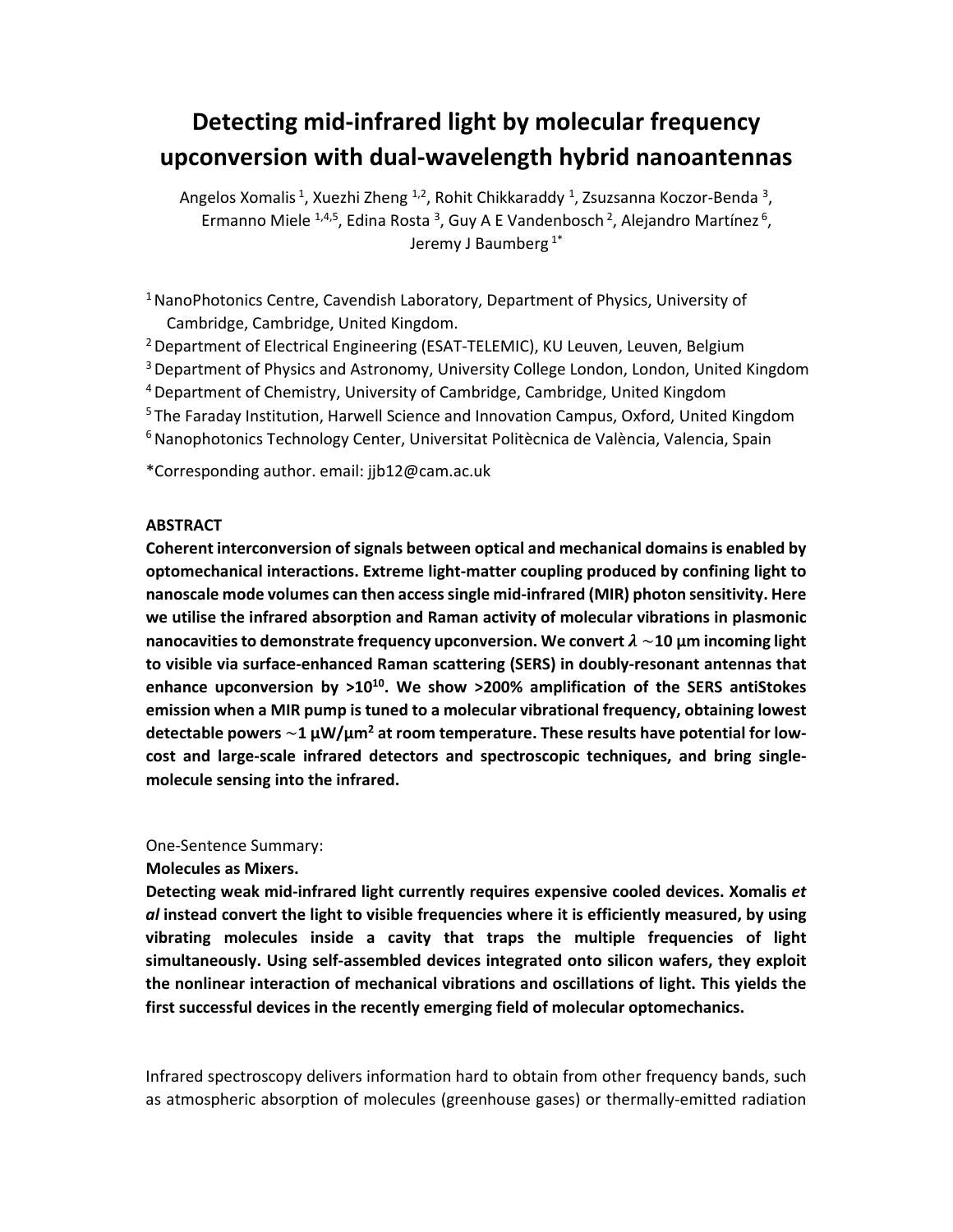from earth (meteorological maps or imaging wildfires) (*1‐5*). While development of mid‐IR (MIR) sources evolves, a bottleneck continues to be in producing low‐noise room‐ temperature detectors (*6*). One proposed scheme is to directly upconvert MIR photons into high-energy visible photons that are efficiently detected, potentially delivering single-photon semiconductor‐based detectors (*7‐9*). Analogous wavelength conversion from microwave to optical frequencies has utilised expensive fabrication and cryogenic temperatures (*10, 11*), as well as LiNbO<sub>3</sub> resonators (12, 13). Critically, in order to access the efficiencies required, strongly-enhanced light-matter interactions are paramount. Thus, plasmonic devices and planar resonant metasurfaces which confine light have been of interest for MIR integrated detection and biosensing (*14‐16*).

A promising approach for detecting infrared radiation through frequency upconversion is via molecular optomechanical coupling (*17*). Optomechanical interactions allow coherent conversion of signals between optical and mechanical domains (Fig. 1). Nanocavities containing vibrating molecules act as mechanical oscillators, with MIR-absorbing infrared vibrational modes probed by a visible laser through their Raman scattering (Fig. 1B). The required interactions can be boosted by using the tight light localisation inside plasmonic nanocavities <100nm across which yield detectable signals even from single vibrational bonds (18). The interaction of light and matter in these sub-nm mode volumes gives extreme optomechanical coupling with single MIR-photon sensitivity in principle, but so far only studied theoretically (17). The noise-equivalent power of hybrid nanocavity-molecular detectors is predicted to be hundred‐fold lower than commercial uncooled detectors.



**Fig. 1. Dual-wavelength antenna and frequency upconversion. (A) Pump (MIR) - probe (visible)** detection configuration. Inset shows upconversion process, AFM (disk) and SEM (nanoparticle) images, and self‐assembled monolayer of biphenyl‐4‐thiol which creates 1.3nm cavity between 60nm Au nanoparticle and 6μm disk. (**B**) Scheme of MIR to visible up‐conversion via molecular optomechanics. (**C**) Experimental reflectance of NPoR resonances at both visible (red) and MIR (orange) wavelengths. Arrows indicate SERS probe wavelength (785nm, red), inelastic scattered light (blue) and MIR tuning range (8.5‐12.6μm, yellow). Inset shows equivalence of optomechanical cavity and NPoR. (**D**) Near‐field normalised maps of mid‐infrared (MIR) and visible gap modes of NPoR. Black circle shows 20 nm nanoparticle facet.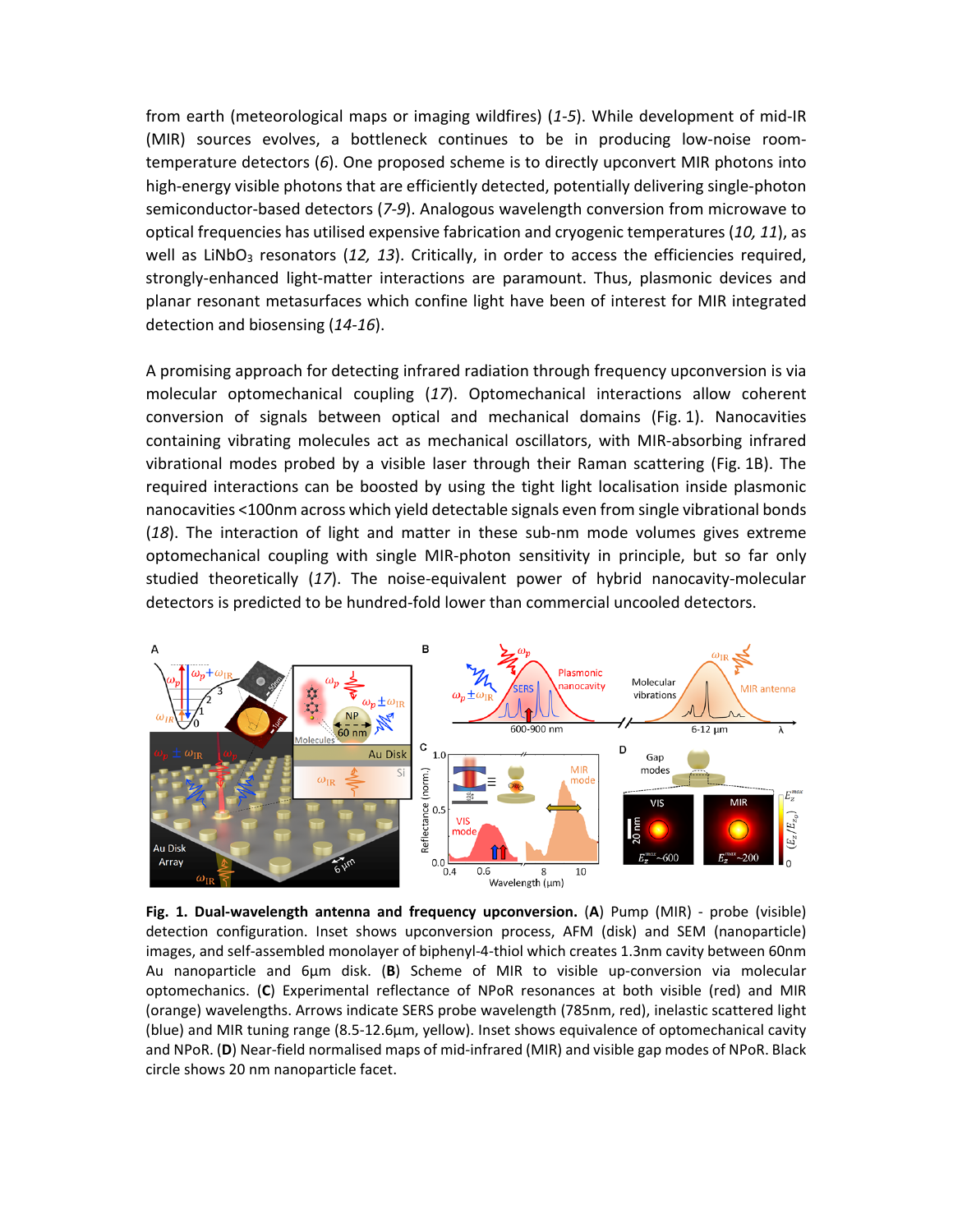Of vital importance for upconversion efficiency is the optimal spatial overlap of visible and infrared radiation. Plasmonics allows extreme light confinement at visible frequencies, but at longer wavelengths light localisation drops significantly. Achieving light confinement simultaneously in both visible and MIR spectral regions requires a hybrid dual resonator (*19*). Here, this is fulfilled by creating doubly-resonant antennas which focus long- and shortwavelengths into the same active region allowing good optomechanical coupling (Fig. 1D). Their construction combines bottom-up and top-down methods that allow for ease of fabrication and cost-effective large-scale arrays of devices.

To demonstrate MIR detection, we perform surface‐enhanced Raman spectroscopy (SERS) on self‐assembled molecular monolayers (SAMs) with discrete vibrational absorption modes in the  $\lambda$ =6-12µm range. Coupling requires matching the optical (infrared absorption) and mechanical (molecular vibration) energies. Biphenyl‐4‐thiol (BPT) is chosen (inset Fig. 1A) since it provides vibrations that are simultaneously active in both IR absorption and Raman, and binds strongly and consistently to gold. Integrated into a dual-wavelength gold antenna, the nanoparticle‐on‐resonator (NPoR), this strongly confines visible and MIR within the same active region (*19*), accessing single‐molecule optomechanical nonlinearities (*20, 21*). The Au disk resonators (diameter 6μm) have a fundamental resonant mode around  $\lambda$ =10μm and high order modes in the visible (*19*). Onto these is self‐assembled a molecular monolayer of BPT, with 60nm Au nanoparticles drop-cast on top. The molecule length sets the 1.3nm spacing (*18*), giving resonances which are experimentally measured with visible and MIR light (Fig. 1C). Comparing with simulations shows field enhancements  $E/E_0 > 500$  (visible) and  $>200$ (MIR) (Fig. S4A) (*19*), providing a more favourable geometry than previously devised for (simulating) molecular upconversion (*17*). A modified microscope focusses visible and MIR lasers onto the same NPoR device (with >40 NPoRs tested here). The 1080cm<sup>-1</sup> molecular vibration is observed in SERS antiStokes emission, with amplitude that increases linearly when pumped directly with MIR radiation tuned to the same energy.



Fig. 2. MIR and visible spectroscopy. Dual microscope combines visible probe and MIR pump for frequency upconversion of molecules in nanogaps: AOM (acousto‐optical modulator), MCT (mercury‐ cadmium‐telluride detector), BS (beamsplitter), SG (signal generator). Inset: Timing sequence of each repetition of QCL (pump) to Raman laser modulation (AOM1), where AOM2 deflects SERS spectrum to different vertical position  $y$  on spectrometer slit.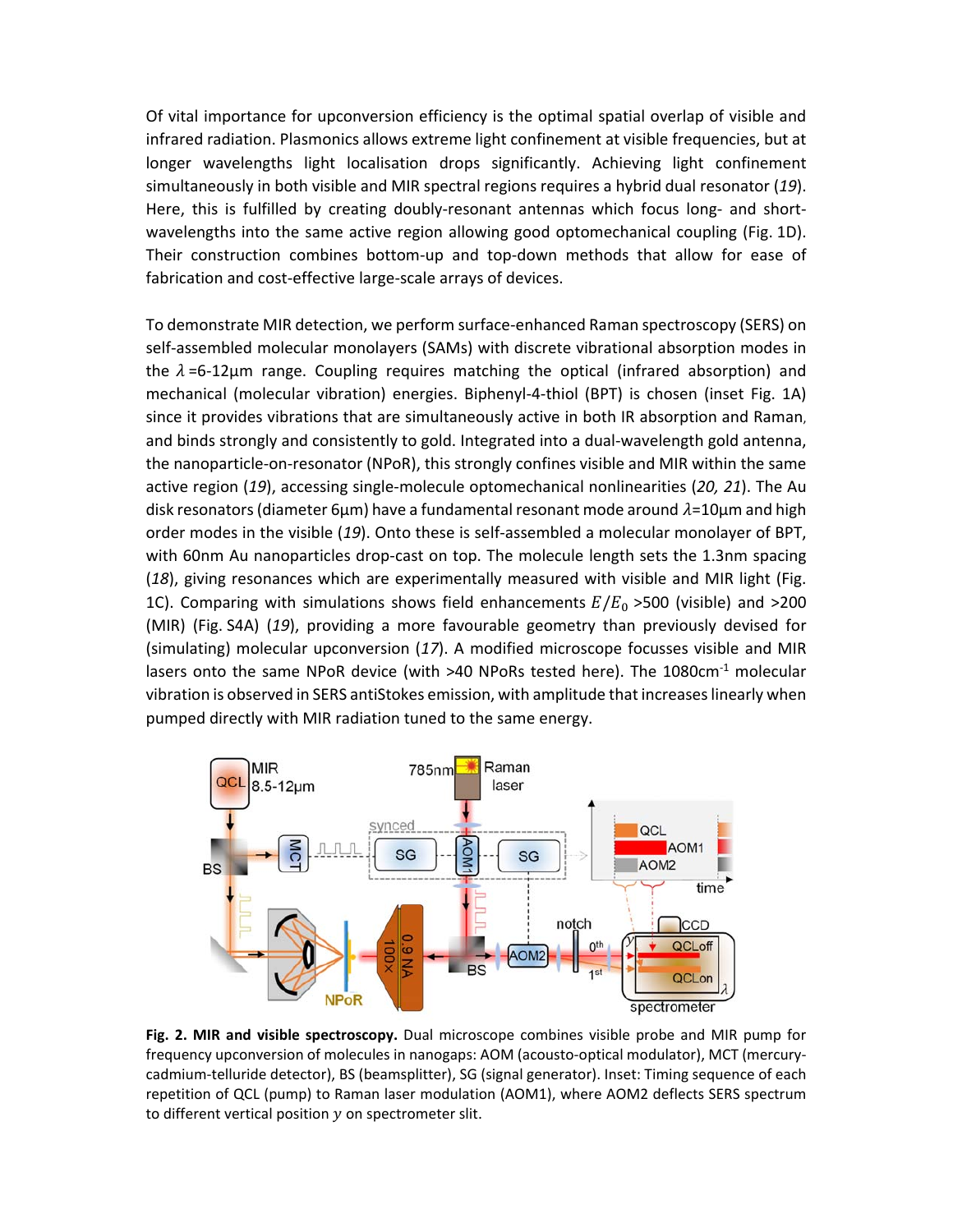

**Fig. 3. Upconversion of MIR to visible photons in hybrid plasmonic antennas.** (**A**) Vibrations of BPT, showing frequencies with strong infrared absorption  $(\alpha)$  or Raman. (B) BPT SERS spectrum from 785 nm probe alone. Shaded regions mark pump (orange,  $1080 \text{cm}^{-1}$ ) and monitored frequency bands (arrows). (C) Power dependence for 4 NPoRs. (D) Raw spectra showing  $v=1080 \text{cm}^{-1}$  antiStokes increase when MIR pump is on (red). (**E‐F**) MIR‐induced change in SERS of 40 NPoRs at Stokes and antiStokes peaks at (E) 1080cm $^{-1}$  and (F) 400-500cm $^{-1}$ .

Our experiments use synchronised visible and quantum cascade laser (QCL) rectangular pulses (0.4 µs) to collect SERS spectra with/out the MIR light (Fig. 2). These confirm the prediction of upconversion (17), using the  $v=1080$ cm<sup>-1</sup> BPT mode which is both infrared and Raman active (Fig. 3A, 4A). Measuring SERS from NPoRs shows the expected BPT vibrations on both Stokes and antiStokes sides of the laser (Fig. 3B), which are stable and repeatable over long periods. The QCL is then tuned to the same photon energy  $hv$  (orange, Fig. 3B) and an infrared pump power dependence recorded (Fig. 3C). We find that the antiStokes SERS is 200% higher when QCL average powers of  $5\mu$ W/ $\mu$ m<sup>2</sup> are incident (Fig. 3D, using peak area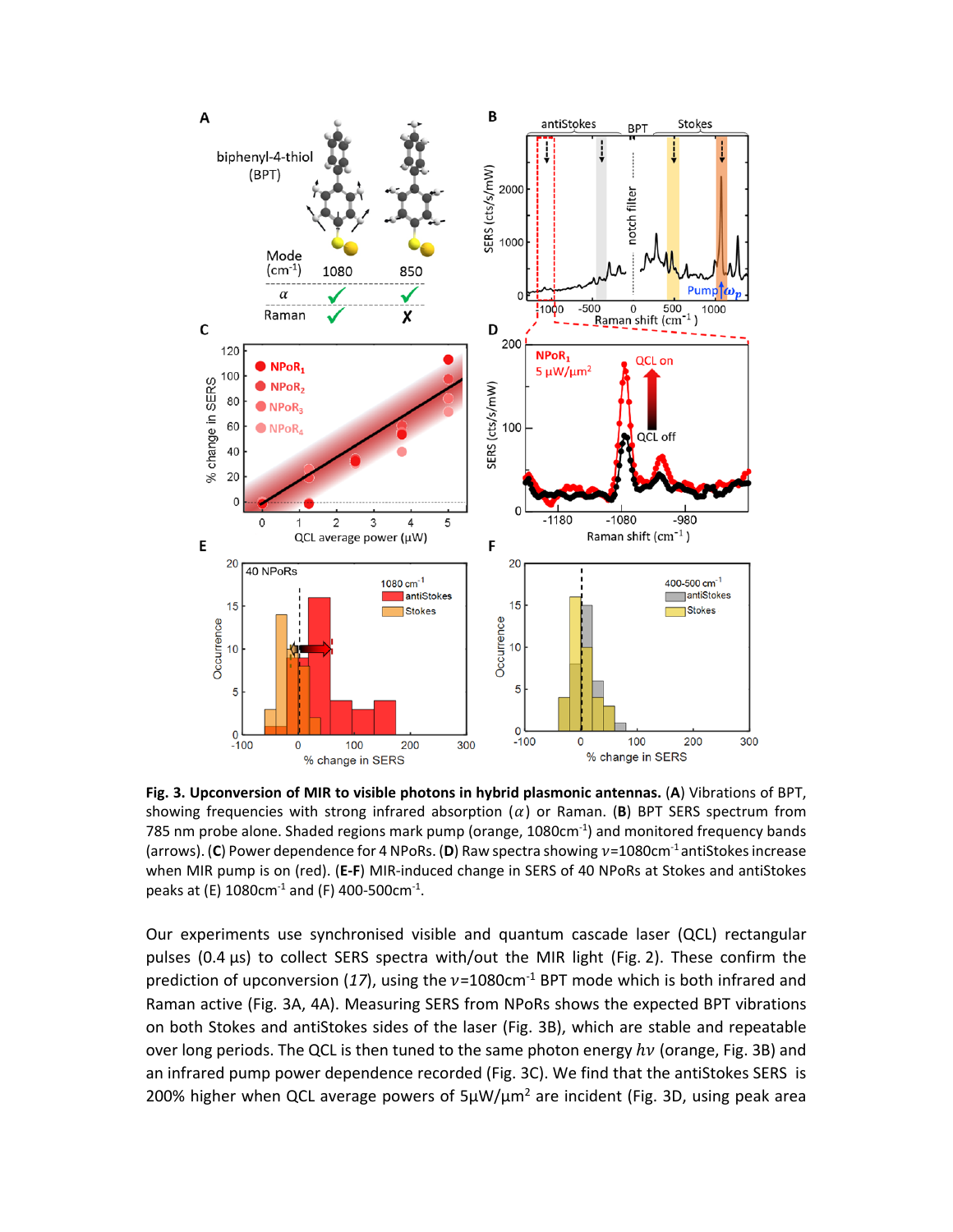ratio  $AS(QCL_{on})/AS(QCL_{off})$  with background-subtracted antiStokes peaks, see Methods, S2). The expected linear dependence of frequency upconversion with pump power is similar for different NPoRs (red points, Fig. 3C). The lowest detectable light intensity of these dual‐ wavelength plasmonic antennas is  $\sim 1 \mu W/\mu m^2$  (Fig. 3C), while the lock-in detection synchronised technique here shows that the response speed is sub-us, much faster than the QCL pulse repetition rate  $(5 \mu s)$ .

To better quantify the upconversion efficiency, we measure the percentage change of SERS on 40 NPoRs, where each NP is located at different positions on its disk antenna. These show an average 52% increase of antiStokes at v (red, Fig. 3E) for  $5\mu W/\mu m^2$  MIR, while by contrast the Stokes at  $\nu$  shows a decrease of 13% (red). No systematic correlation with the NP position on the disk is apparent, though likely it controls in‐coupling of both visible and MIR light into the nanogap.

To confirm the frequency upconversion mechanism, the % SERS changes are also extracted for the 400-500 $cm^{-1}$  spectral region (yellow/grey shaded areas for Stokes/antiStokes, Fig. 3B). These low frequency vibrational modes show no discernible change within the ±10% signal noise (Fig. 3F). This lack of low wavenumber signal shows that the signal is not simply thermal heating (Fig. S5), as also suggested by the sub-us response, but instead is a non-equilibrium response. If simple heating were involved, a trebling of antiStokes at 1080 $cm<sup>-1</sup>$  would give a 60% increase at 450cm‐1, which is not observed.



**Fig. 4. MIR tuning dependence of upconversion in NPoR plasmonic construct.** (**A**) Calculated product of molecular infrared absorption and Raman cross‐section for BPT in plasmonic nanogaps (inset). (B‐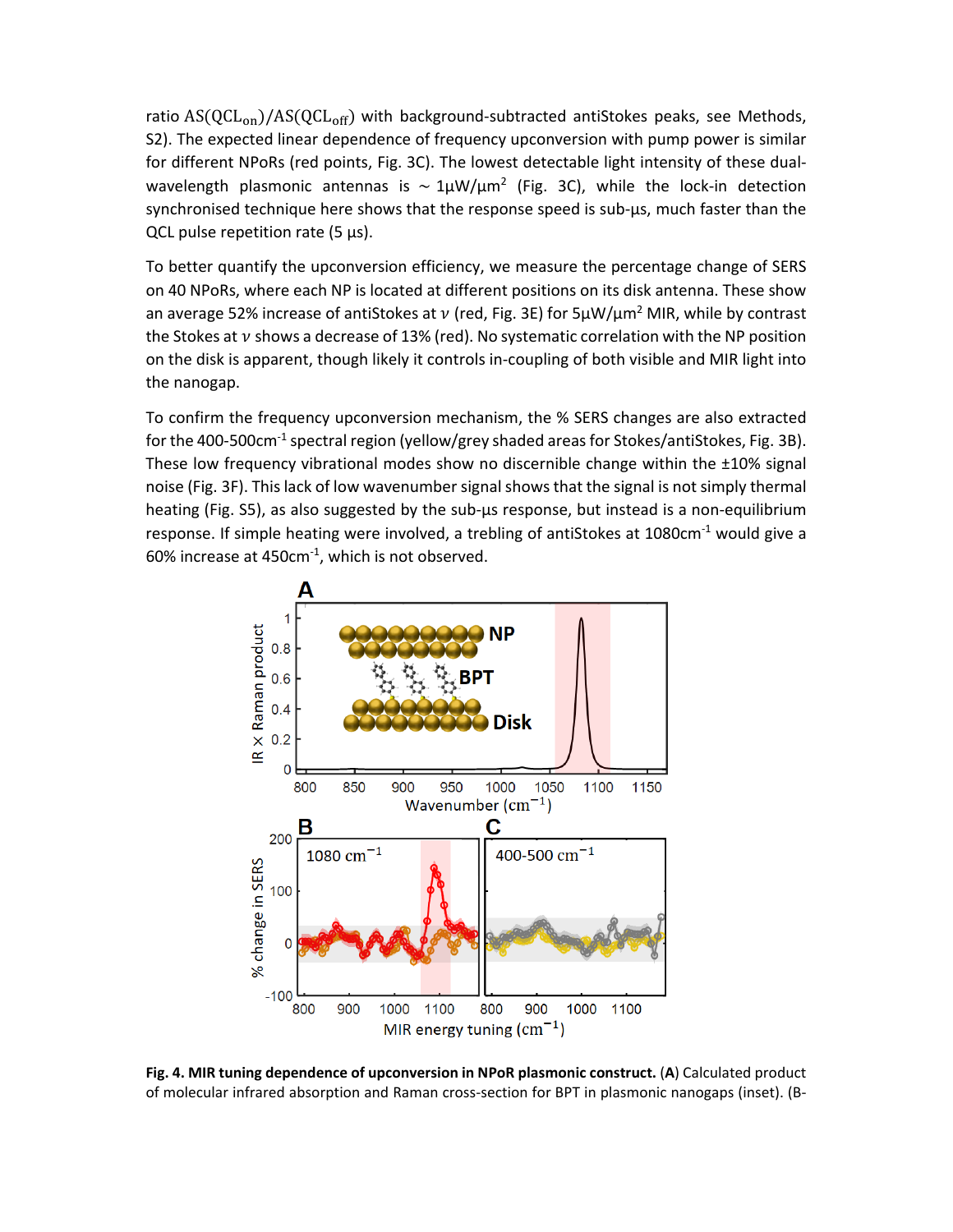C) Percentage change in SERS from illuminated NPoR *vs* MIR frequency. Orange (yellow) and red (grey) correspond to SERS change of (**B**) 1080cm<sup>-1</sup> and (**C**) 400-500cm<sup>-1</sup> Stokes and antiStokes peaks.

To understand the frequency‐selective dependence, we calculate the product of infrared absorption and Raman intensity of BPT, averaged over all orientations for each normal mode (Fig. 4A, SI section S1) (*22*). This clearly shows that the optimum overlap of optical and vibrational modes is at 1080cm<sup>-1</sup>, and that the dipoles are all well-aligned with the vertical  $E$ field in the nanogap at both visible and MIR wavelengths. To confirm this, we tune the QCL from 795-1170cm<sup>-1</sup> in 15cm<sup>-1</sup> steps, ensuring a constant  $5\mu$ W/ $\mu$ m<sup>2</sup> incident on the sample. While the NPoR device shows a resonant antiStokes increase of  $140\%$  at  $1080$ cm<sup>-1</sup> it shows no increase elsewhere across the frequency scan (red, Fig. 4B), and neither does the Stokes signal (orange). No clear change in SERS intensity is also seen for the 400-500cm<sup>-1</sup> lines across this MIR tuning on the same NPoR (Fig. 4C). This data clearly distinguishes the direct resonant pumping of the optimum 1080cm<sup>-1</sup> mode.

The quantum efficiency of these devices is estimated by calibrating to the thermal scale of antiStokes emission. At room temperature ( $T=300K$ ), with MIR powers of  $P=100\mu$ W (intensity I =5 $\mu$ W/ $\mu$ m<sup>2</sup>) at 1080cm<sup>-1</sup> ( $hv$ =0.13eV), and assuming decay times from the first vibrational state of  $\tau$ =1 ps (20, 23), using the measured antiStokes increase of  $\Delta \zeta$ =100% (see Fig. 3C) gives the fraction of MIR photons arriving that produce an observed vibration excitation as

$$
\eta = \Delta \zeta \exp\left\{-\frac{h\nu}{k_B T}\right\} \left[\left(\frac{P}{h\nu}\right) \tau\right]^{-1} \tag{1}
$$

corresponding to photon quantum efficiency  $\eta \sim 2 \times 10^{-6}$  in this first generation of devices. The induced occupation of the first vibrational level is estimated to be  $\Delta \zeta \exp{\{-h\nu/k_BT\}} \sim 1\%$ . This should be compared with the theoretical estimate (*17*),

$$
\eta = \eta_{\rm IR} \frac{g^2 \tau}{\kappa_{\rm IR}} \sim 1 \times 10^{-6} \tag{2}
$$

using the measured MIR linewidth (Fig. 1C) to get the antenna loss rate  $\kappa_{IR} \sim$  2.7THz, an antenna efficiency  $\eta_{IR}$ ~0.5 and an optomechanical coupling  $g$ ~2GHz for BPT molecules in the nanocavity gap (20, 21). This assumes that the optical cross-section of the dualwavelength antenna matches the incident MIR focus. The main inefficiency is in the fraction of MIR photons giving significant field inside the NPoR gap to vibrationally excite a molecule. Improving the Q factor of the antenna, for example using hybridization with photonic cavities, is needed for further enhancements (*24*).

We also show it is possible to fabricate these integrated NPoR detectors using SiN waveguides on standard 4" Si wafers (*25*), by cheap and scalable combination of top‐down and bottom‐ up lithographies (Fig. S3). Prospects for wideband operation are promising, with lower frequency antiStokes emission already observed at 250cm<sup>-1</sup> (see Fig. 3B,  $\lambda$ =40μm or 7.5 THz). Utilising alternative molecules embedded in NPoRs, SERS lines observed  $\sim$ 160cm $^{-1}$  access targets for astronomical detectors (OH line at 4.7THz and lower). Although the lifetime of such devices is not yet fully characterised, it already exceeds 1 week, depending on suitable encapsulation to exclude oxygen. The rapid relaxation of non-resonant molecules in the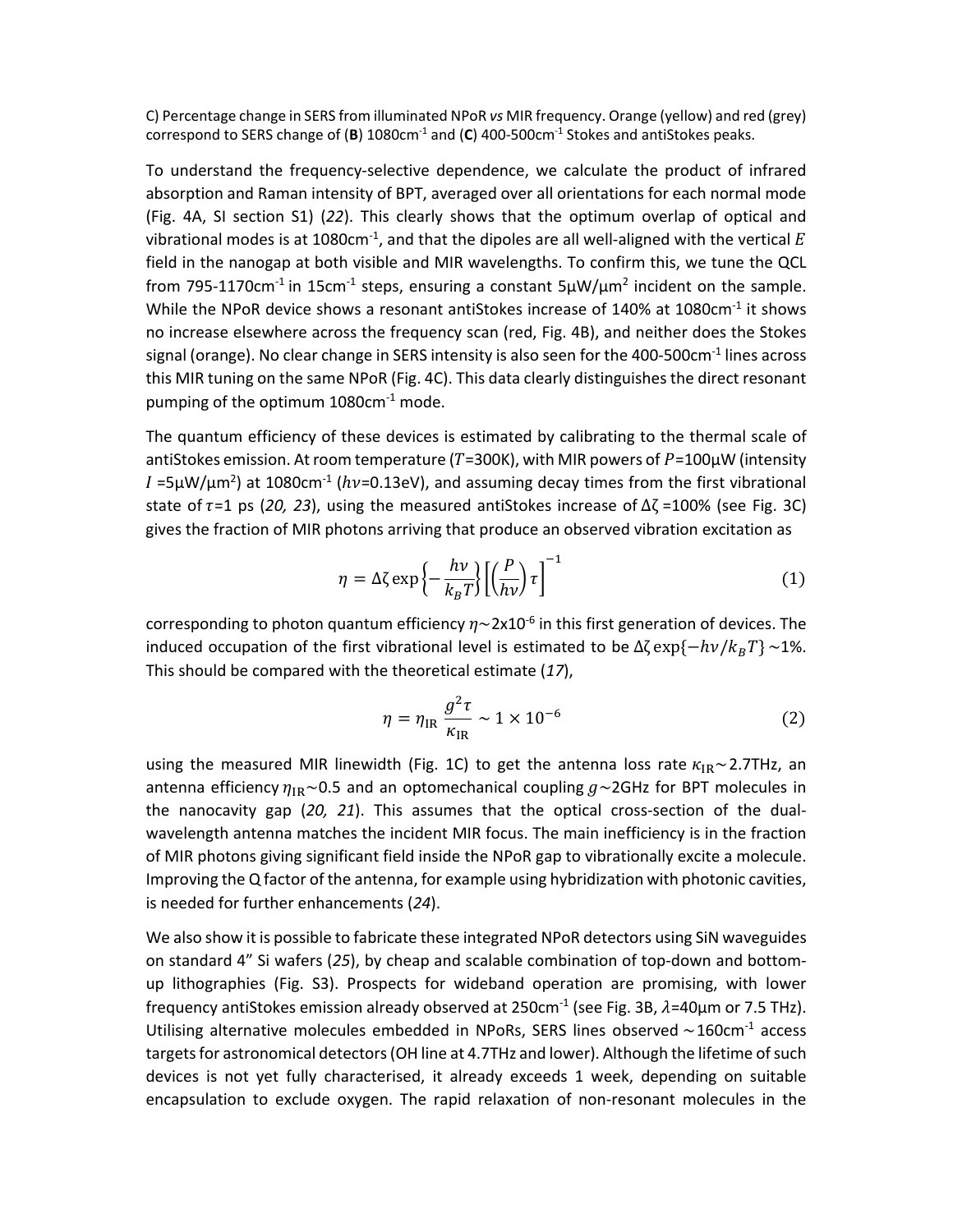virtual Raman process is encouraging for engineering robust performance. We emphasise further increases in sensitivity can come from exploiting single-atom picocavities, which deliver hundred‐fold larger SERS signals from the enhanced light localisation around single Au adatoms (26, 27), with simple estimates based on eqn (2) using the measured  $g \sim 5$ THz (20, *21*) giving near unity upconversion efficiencies. This makes current efforts to stabilise picocavities significant, as well as optimising the overlap of MIR light in the same volume.

### **REFERENCES AND NOTES**

- 1. M. J. Elrod, Greenhouse warming potentials from the infrared spectroscopy of atmospheric gases. *J. Chem. Educ.* **76**, 1702 (1999).
- 2. A. Kuze, H. Suto, M. Nakajima, T. Hamazaki, Thermal and near infrared sensor for carbon observation Fourier‐transform spectrometer on the Greenhouse Gases Observing Satellite for greenhouse gases monitoring. *Appl. Opt* **48**, 6716‐6733 (2009).
- 3. R. S. Allison, J. M. Johnston, G. Craig, S. Jennings, Airborne optical and thermal remote sensing for wildfire detection and monitoring. *Sensors* **16**, 1310 (2016).
- 4. W. R. Bandeen, R. Hanel, J. Licht, R. Stampfl, W. Stroud, Infrared and reflected solar radiation measurements from the TIROS II meteorological satellite. *J. Geophys. Res.* **66**, 3169‐3185 (1961).
- 5. R. Hanel *et al.*, The Nimbus 4 infrared spectroscopy experiment: 1. Calibrated thermal emission spectra. *J. Geophys. Res.* **77**, 2629‐2641 (1972).
- 6. A. Rogalski, Infrared detectors: an overview. *Infrared Phys. Technol.* **43**, 187‐210 (2002).
- 7. J. S. Dam, P. Tidemand-Lichtenberg, C. Pedersen, Room-temperature mid-infrared singlephoton spectral imaging. *Nat. Photonics* **6**, 788‐793 (2012).
- 8. I. Kviatkovsky, H. M. Chrzanowski, E. G. Avery, H. Bartolomaeus, S. Ramelow, Microscopy with undetected photons in the mid‐infrared. *Sci. Adv.* **6**, eabd0264 (2020).
- 9. S. Junaid *et al.*, Video‐rate, mid‐infrared hyperspectral upconversion imaging. *Optica* **6**, 702‐ 708 (2019).
- 10. M. Forsch et al., Microwave-to-optics conversion using a mechanical oscillator in its quantum ground state. *Nat. Physics* **16**, 69‐74 (2020).
- 11. J. Bochmann, A. Vainsencher, D. D. Awschalom, A. N. Cleland, Nanomechanical coupling between microwave and optical photons. *Nat. Physics* **9**, 712‐716 (2013).
- 12. W. Jiang *et al.*, Efficient bidirectional piezo‐optomechanical transduction between microwave and optical frequency. *Nat. Communications* **11**, 1‐7 (2020).
- 13. L. Shao *et al.*, Microwave‐to‐optical conversion using lithium niobate thin‐film acoustic resonators. *Optica* **6**, 1498‐1505 (2019).
- 14. F. Yesilkoy *et al.*, Ultrasensitive hyperspectral imaging and biodetection enabled by dielectric metasurfaces. *Nat. Photonics* **13**, 390‐396 (2019).
- 15. A. Tittl *et al.*, Imaging‐based molecular barcoding with pixelated dielectric metasurfaces. *Science* **360**, 1105‐1109 (2018).
- 16. B. Schwarz *et al.*, Monolithically integrated mid‐infrared lab‐on‐a‐chip using plasmonics and quantum cascade structures. *Nat. Communications* **5**, 1‐7 (2014).
- 17. P. Roelli, D. Martin-Cano, T. J. Kippenberg, C. Galland, Molecular Platform for Frequency Upconversion at the Single‐Photon Level. *Phys. Rev. X* **10**, 031057 (2020).
- 18. J. J. Baumberg, J. Aizpurua, M. H. Mikkelsen, D. R. Smith, Extreme nanophotonics from ultrathin metallic gaps. *Nat. Materials* **18**, 668‐678 (2019).
- 19. A. Xomalis *et al.*, Interfering Plasmons in Coupled Nanoresonators to Boost Light Localization and SERS. *Nano Lett.* **21**, 2512‐2518 (2021).